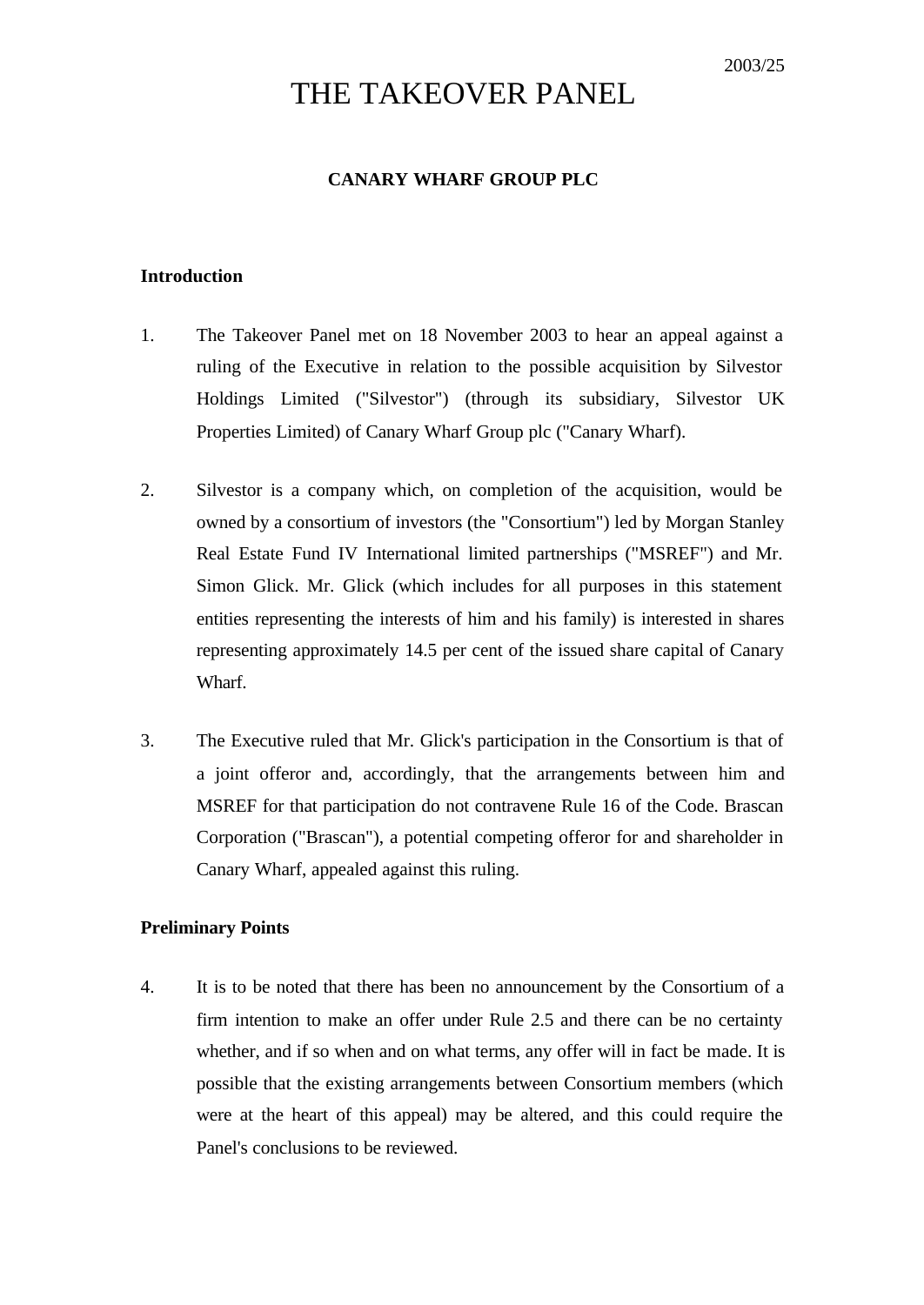- 5. Nevertheless, the Panel thought it right to consider the appeal once it had been lodged and not withdrawn by Brascan in view of Brascan's interest in the legitimacy of a possible offer by the Consortium. No parties objected to this course.
- 6. Having regard to the market sensitivity of the issues and to the commercial confidence attaching to the material which the Panel had to consider, the hearing was held (as it usually is) in private. This material included a series of evolving versions (including the current one dated 11 November 2003) of the arrangements between the members of the Consortium. The outline terms of the arrangements have, with the consent of the Consortium, been made available to Brascan as well as to the Panel to enable the issues to be debated and decided. Subject to that, the terms remain strictly private and confidential. Whilst the Panel always reserves the right to refer as necessary to confidential matters when giving reasons for its decisions, it will so far as it reasonably can preserve the commercial confidence of material at its disposal. Accordingly, in this statement the Panel avoids giving detail of confidential matters so far as possible. It is of course aware that if a formal offer is made details of any relevant arrangements then existing between Consortium members will have to be publicly disclosed, but would not wish unnecessarily to pre-empt that possibility.
- 7. Silvestor's offer is proposed to be implemented by means of a scheme of arrangement under Section 425 of the Companies Act 1985. As a member of the Consortium, Mr. Glick's shareholding would not be eligible to vote upon the proposed Scheme of Arrangement.

#### **Brascan's Grounds of Appeal**

8. The grounds are in summary that the arrangements between Mr. Glick and the members of the Consortium are in breach of General Principle 1 and Rule 16 of the Code, are not consistent with according to Mr. Glick the status of joint offeror, and in effect would provide disguised incremental consideration to Mr. Glick qua shareholder in contrast to the other shareholders of Canary Wharf.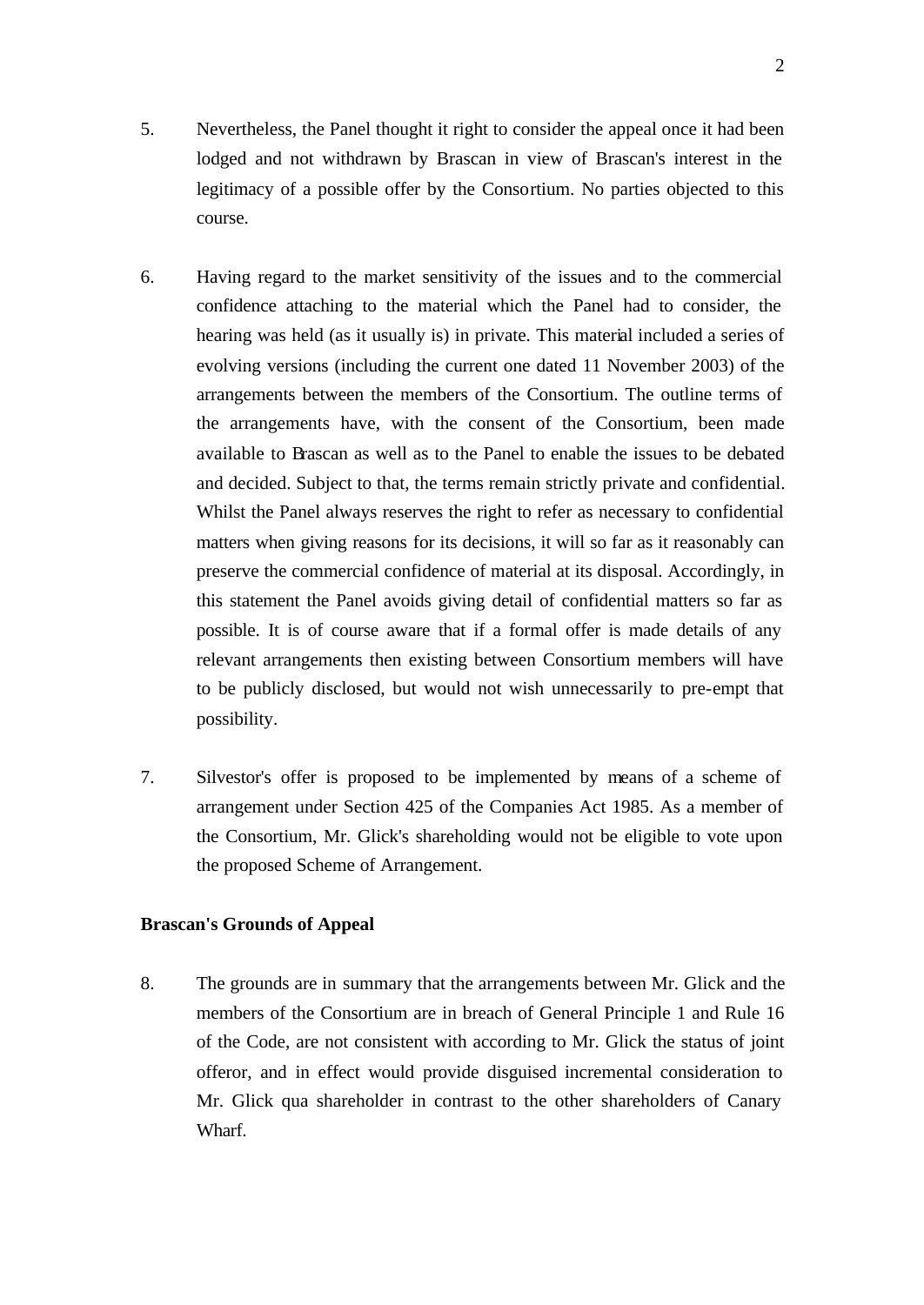- 9. Reliance is placed upon specific provisions in the Consortium terms said both to provide Mr. Glick with terms more favourable for his shareholding in Canary Wharf than would be received by other shareholders and indeed to give him preferential treatment over other members of the Consortium.
- 10. Brascan does accept that a large shareholder in Canary Wharf is not precluded from being an offeror: indeed Brascan itself might, as it says, be a joint offeror. But it does contend that where the rights of joint offerors materially differ, such differences and the justification for them "must be credible and consistent with their joint offeror status".

#### **General Principle 1 and Rule 16**

11. Rule 16 of the Code is derived from General Principle 1, which provides as follows:-

# **"All shareholders of the same class of an offeree company must be treated similarly by an offeror".**

This General Principle is reinforced by Rule 16 which prevents arrangements outside the terms of the offer which give some shareholders an advantage over others and/or provide those shareholders with an inducement to accept the offer. Rule 16 provides as follows :-

**"Except with the consent of the Panel, an offeror or persons acting in concert with it may not make any arrangements with shareholders and may not deal or enter into arrangements to deal in shares of the offeree company, or enter into arrangements which involve acceptance of an offer, either during an offer or when one is reasonably in contemplation, if there are favourable conditions attached which are not being extended to all shareholders"**

12. Normally, therefore, an offeror is required to offer the same terms to all offeree company shareholders. But this approach may be qualified if one or more shareholders in the offeree company participate in the vehicle making the offer. Otherwise, management buy-outs for example would be prohibited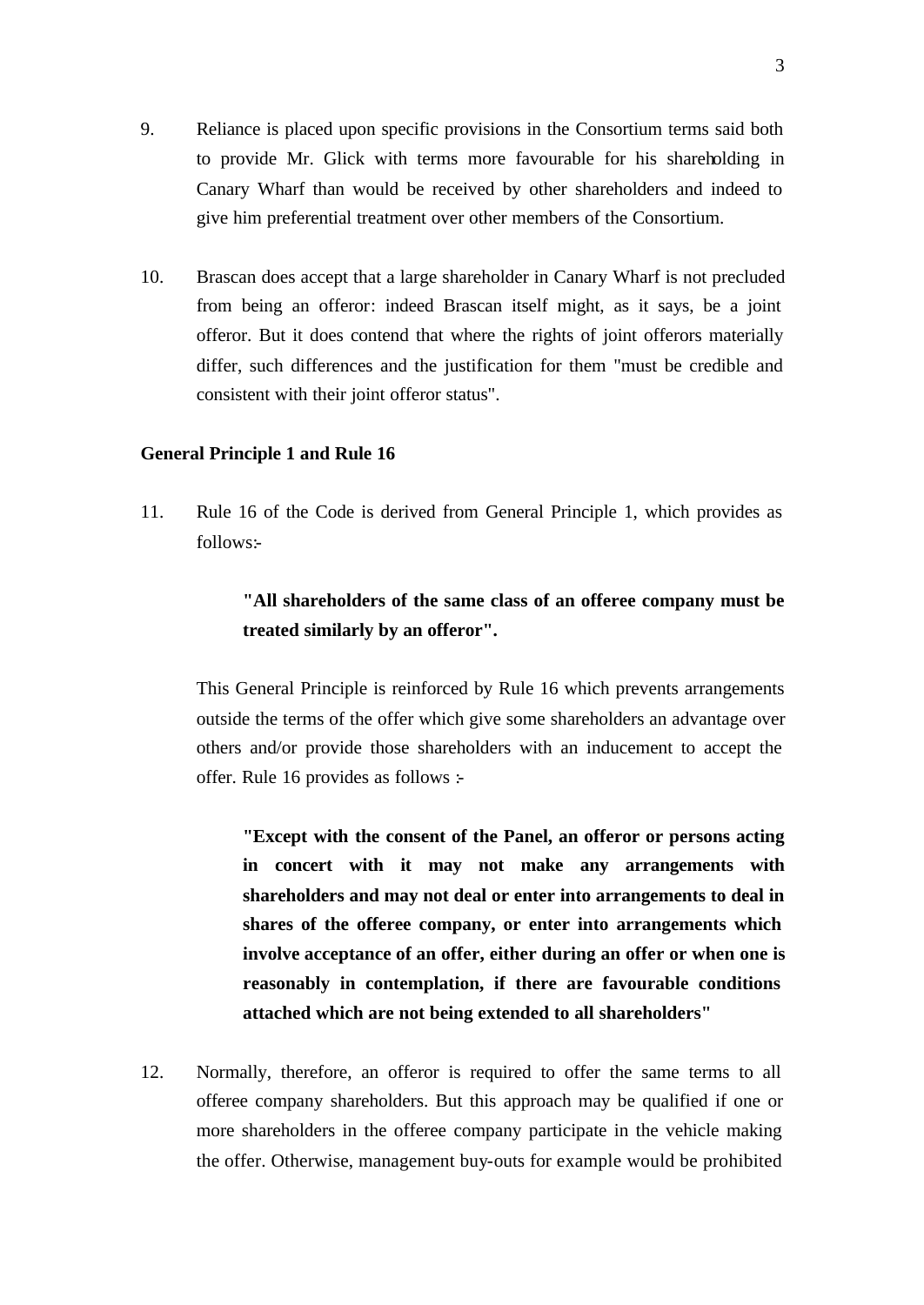to the potential detriment of existing offeree shareholders and so would offers by one or more such shareholders. Thus, the Executive has developed a practice to rule that where two or more persons come together to form a consortium on such terms and in such circumstances that each of them can in the particular case properly be considered to be a joint offeror, Rule 16 is not contravened if one (or more) of them is already a shareholder in the offeree company. Subject to that, joint offerors may make arrangements between themselves regarding the future membership, control and management of the business being acquired.

#### **Offeror or Concert Party?**

- 13. In determining who can properly be considered to be an offeror (or joint offeror) rather than simply acting in concert with the offeror vehicle, the Executive submitted as follows.
- 14. A genuine offeror is a person who, alone or with others, seeks to obtain control of an offeree company and who, following the acquisition of control, can expect to exert a significant influence over the offeree company, to participate in distributions of profits and surplus capital and to benefit from any increase in the value of the offeree company, while at the same time bearing the risk of a fall in its value resulting from the poor performance of the company's business or adverse market conditions.
	- 15. Whether a person meets this test should be judged by reference to the facts of the particular case. In order to assist in the assessment of whether a person is a joint offeror, a number of factors relating to the person's participation in the offer consortium should be considered. These factors will influence the judgment as to whether the person is a genuine offeror and the weight attached to any particular factor will vary accordingly to the overall facts of the case. No single factor is to be regarded as determinative in considering whether a person can properly be considered to be an offeror, and equally it is by no means necessary that the person satisfies each of the relevant factors. The purpose of this approach, however, is to establish a framework so that parties and their advisers can understand the factors that will be considered and so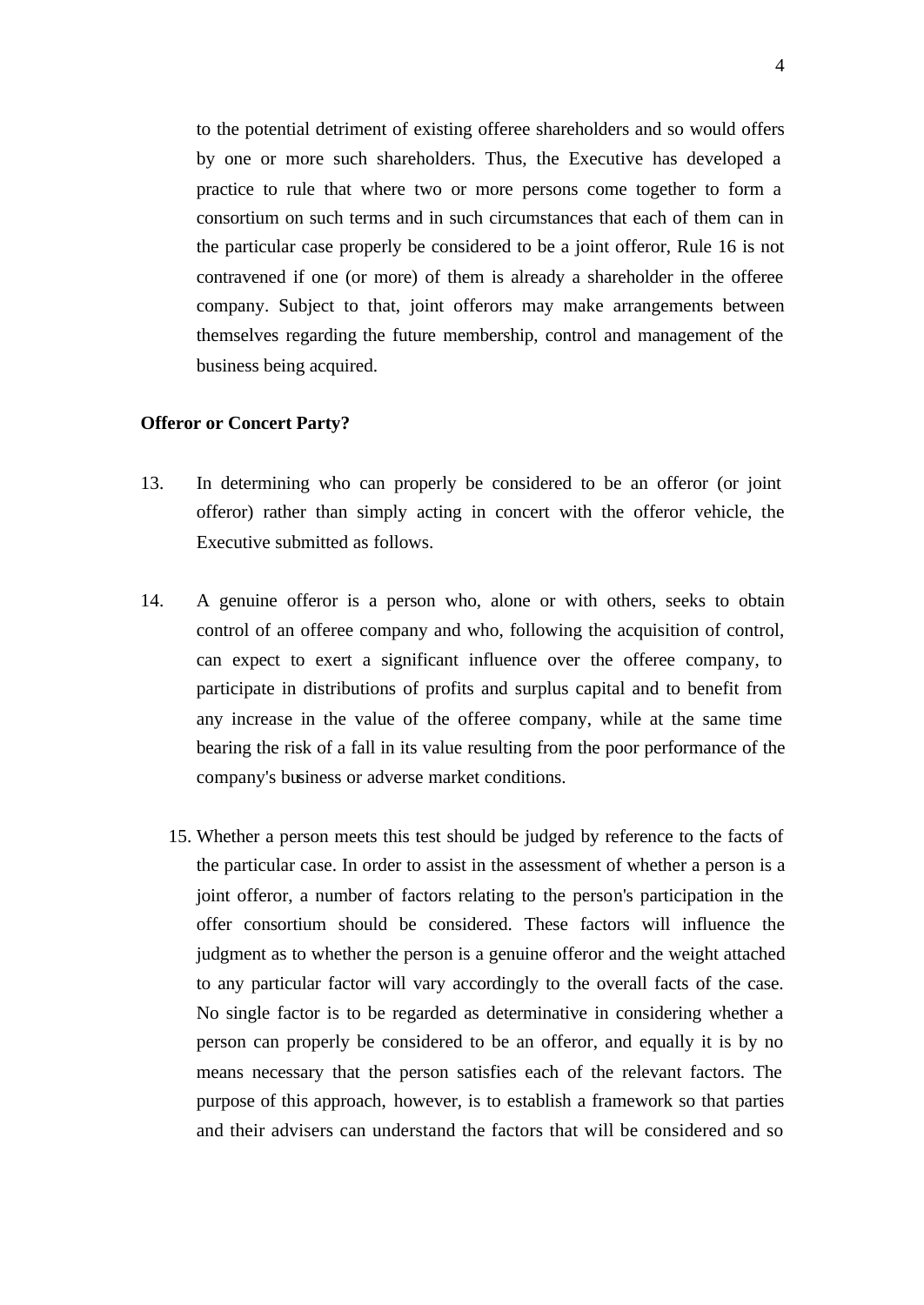that the Executive can have a consistent basis for judging whether a person is a joint offeror.

- 16. The factors or criteria which the Executive has developed when considering such cases are as follows:
	- *(a) What proportion of the equity share capital of the bid vehicle will the person own after completion of the acquisition?*
	- *(b) Will the person be able to exert a significant influence over the future management and direction of the bid vehicle?*
	- *(c) What contribution is the person making to the consortium?*
	- *(d) Will the person be able to influence significantly the conduct of the bid?*
	- *(e) Are there arrangements in place to enable the person to exit from his investment in the bid vehicle within a short time or at a time when other equity investors cannot?*
- 17. None of the parties suggested that these factors or criteria are inappropriate or inadequate in themselves and the Panel agrees. Having considered them, the Executive must, as it did in the present case, not regard them as exhaustive but stand back to ensure that, even if the criteria seem individually to be satisfied to a degree sufficient to justify treating the person in question as an offeror, the arrangements looked at as a whole are consistent with General Principle 1 and Rule 16. Each case must be decided upon its own facts and earlier decisions on different facts are of little help.

#### **Background to the Consortium Arrangements**

18. The Panel accepts Brascan's point that the background to the arrangements may illuminate the motives of the participants and may show that what otherwise appears to be a genuine arrangement between offerors is in reality a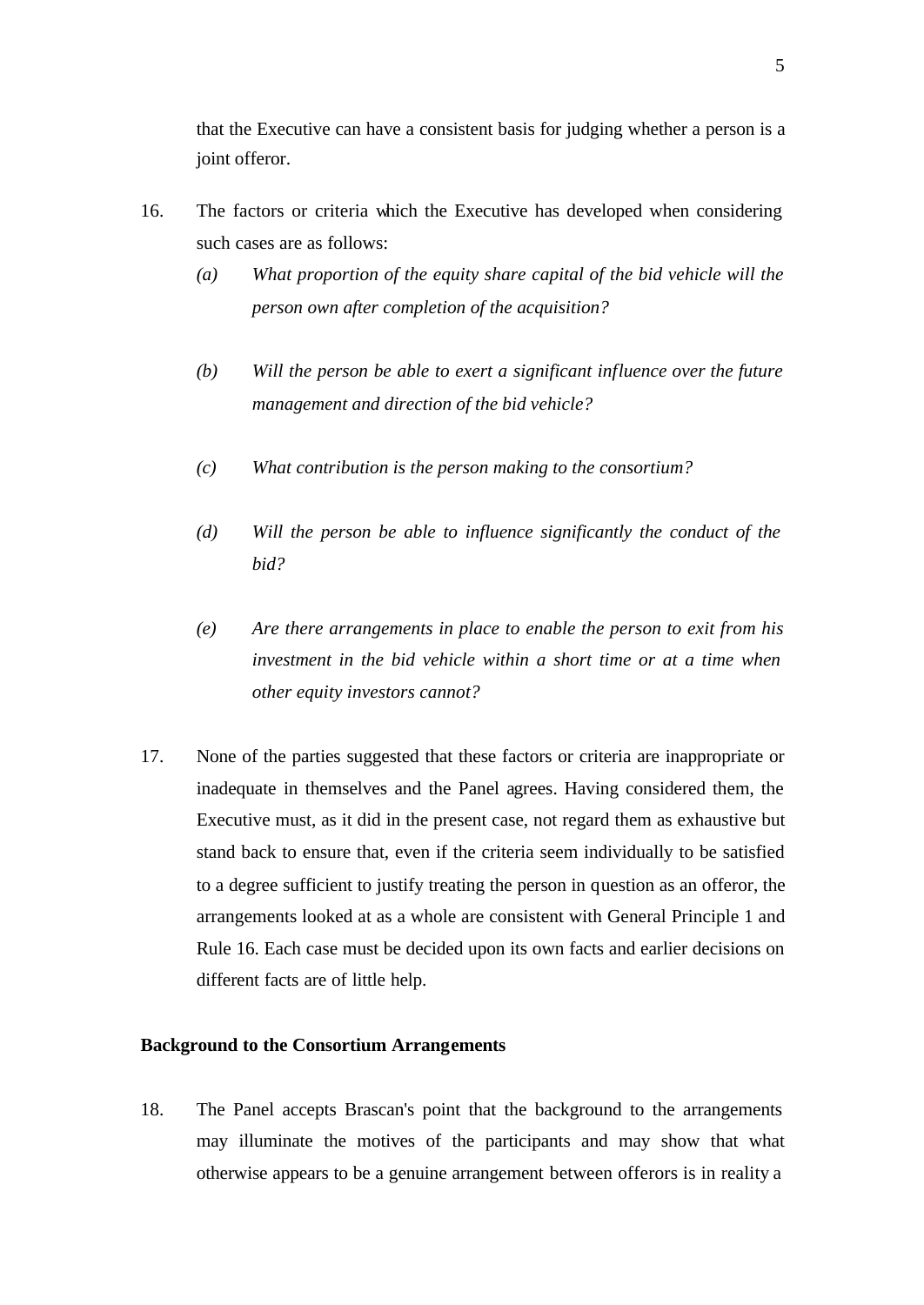transaction intended to confer preferred rights on a particular shareholder such as Mr. Glick. However, it rejects the suggestion that the background has that effect in the present case. Discussions between Mr. Glick and Brascan which ended in July 2003 did, for example, contemplate Mr. Glick taking a minority stake in a bid vehicle with Brascan. Mr. Glick sought, amongst other things, provisions including tax efficient terms, some of which were later reflected in the Consortium's arrangements but others were not. The Panel cannot accept that even if Mr. Glick's "dealings with Brascan demonstrate that he was concerned with optionality and maximising the value of his shareholding" (for example seeking to avoid being in possession of confidential information which might restrict his freedom of action), that could be conclusive in assessing the arrangement he subsequently made in rather different terms with other parties. A similar point was made about the course of Mr. Glick's discussions with the Executive. It was said that initially he contemplated realising cash for a significant part of his Canary Wharf shareholding as part of the offer process pursuant to the arrangements to be made with the other members of the Consortium. The current arrangements make no such provision and the Panel considers that it is these arrangements which must be scrutinised.

19. In considering points (b) and (c) of the Executive's criteria it is significant that Mr. Glick has a considerable history of involvement in Canary Wharf and an interest in protecting his investment and seeing it prosper in the future. He played a major role in the refinancing of Canary Wharf in 1995, has been a significant shareholder since that time and sat on the Board of Canary Wharf between 1995 and 1999. Indeed his concerns about the management of Canary Wharf in the first half of 2003 led him to invite Brascan to try to help him to regain a position on the Canary Wharf Board. Such matters do not suggest that the important provisions in the Consortium arrangements enabling Mr. Glick to have significant influence over the direction of the bid vehicle and over the future management of the business are window dressing, and the Panel does not consider that they are. They are potentially valuable to the Consortium as they are to Mr. Glick himself in the light of his skill as a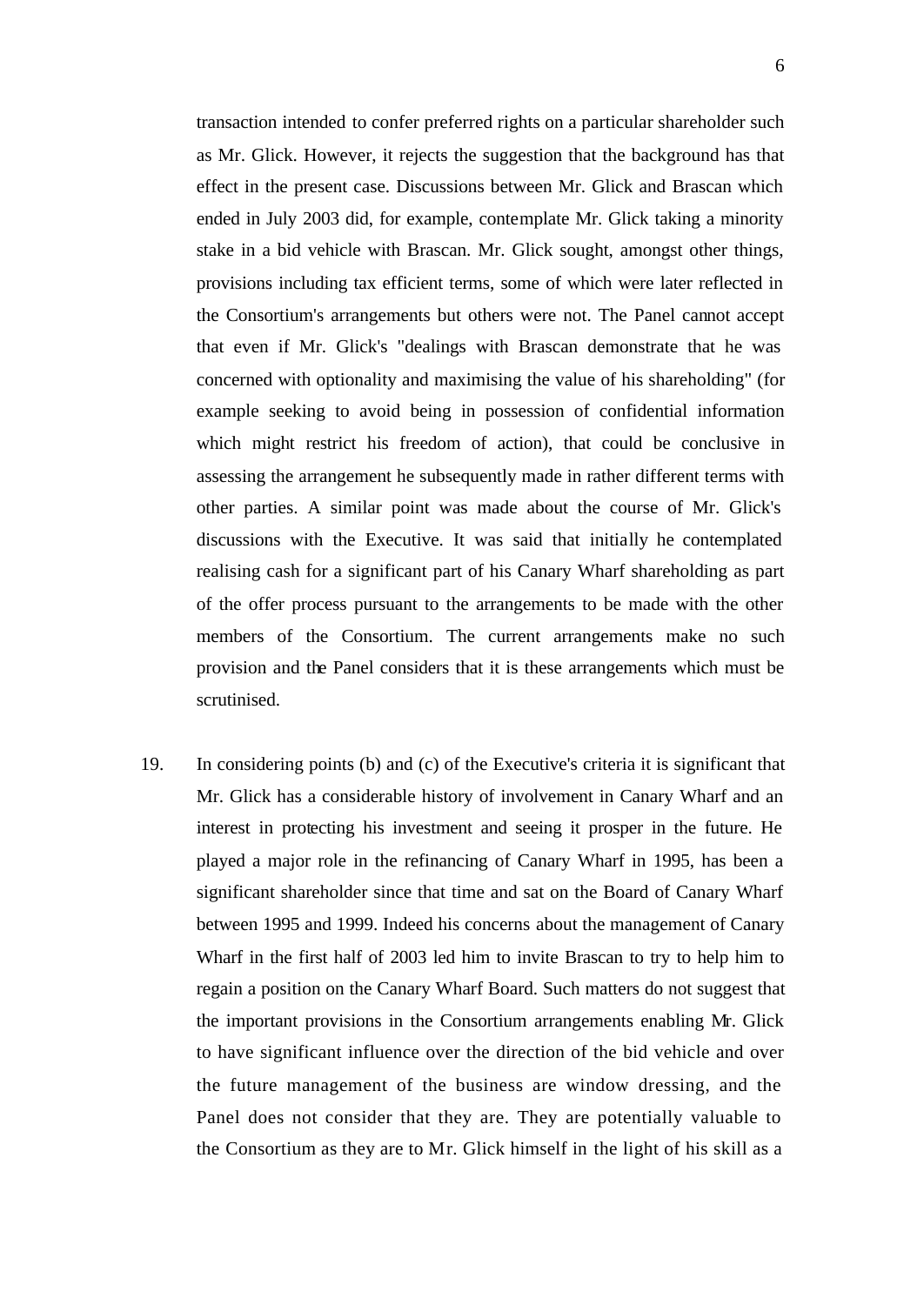property investor and his experience of, and concern for, the prosperity of Canary Wharf.

- 20. As to point (c) of the criteria the Panel also understands that in addition to being a sophisticated and experienced investor, (making investment in real estate amongst other areas) Mr. Glick has maintained as the largest investor in Canary Wharf an active dialogue with Mr. Reichmann (his fellow founder of the 1995 consortium which invested in Canary Wharf and until recently the Executive Chairman of the company) concerning the company's management. Canary Wharf remains Mr. Glick's own largest investment. The Panel accepts, as submitted on behalf of Mr. Glick and MSREF, that Mr. Glick has been closely involved personally and through his advisers in the evolution of the business plan of the Consortium, in the formulation of its bid strategy, in seeking to attract additional risk capital and in other matters relating to the proposed offer. All this is in the context of making a very substantial financial contribution to the Consortium through rolling over the whole of his existing shareholding in Canary Wharf. Mr. Glick would become the single largest shareholder in the bidding vehicle. The interest which he would acquire would exceed 30% of the equity and give him significant resulting influence. Mr. Glick's considerable investment satisfies point (a) of the criteria and furthermore he is exposed to very substantial risks. He will be holding an investment in a company which will have the additional debt burden generated by financing the acquisition in addition to servicing Canary Wharf's own existing substantial debt. By contrast, the other shareholders of Canary Wharf will be able to receive largely cash for their shares (220p out of a bid valued by the Consortium at 255p) and a share of the equity with an estimated value of some 35p per Canary Wharf share (with a mix and match election).
- 21. It is true that under the Consortium arrangements, Mr. Glick's shares will be of a special class which gives them some preferential rights as to income and capital not accorded to the shares held by other members of the Consortium or to ordinary shares held by others (including former Canary Wharf shareholders) in the bidding company. Much debate centred on the value of these rights. On one side it was argued that they were of no significant value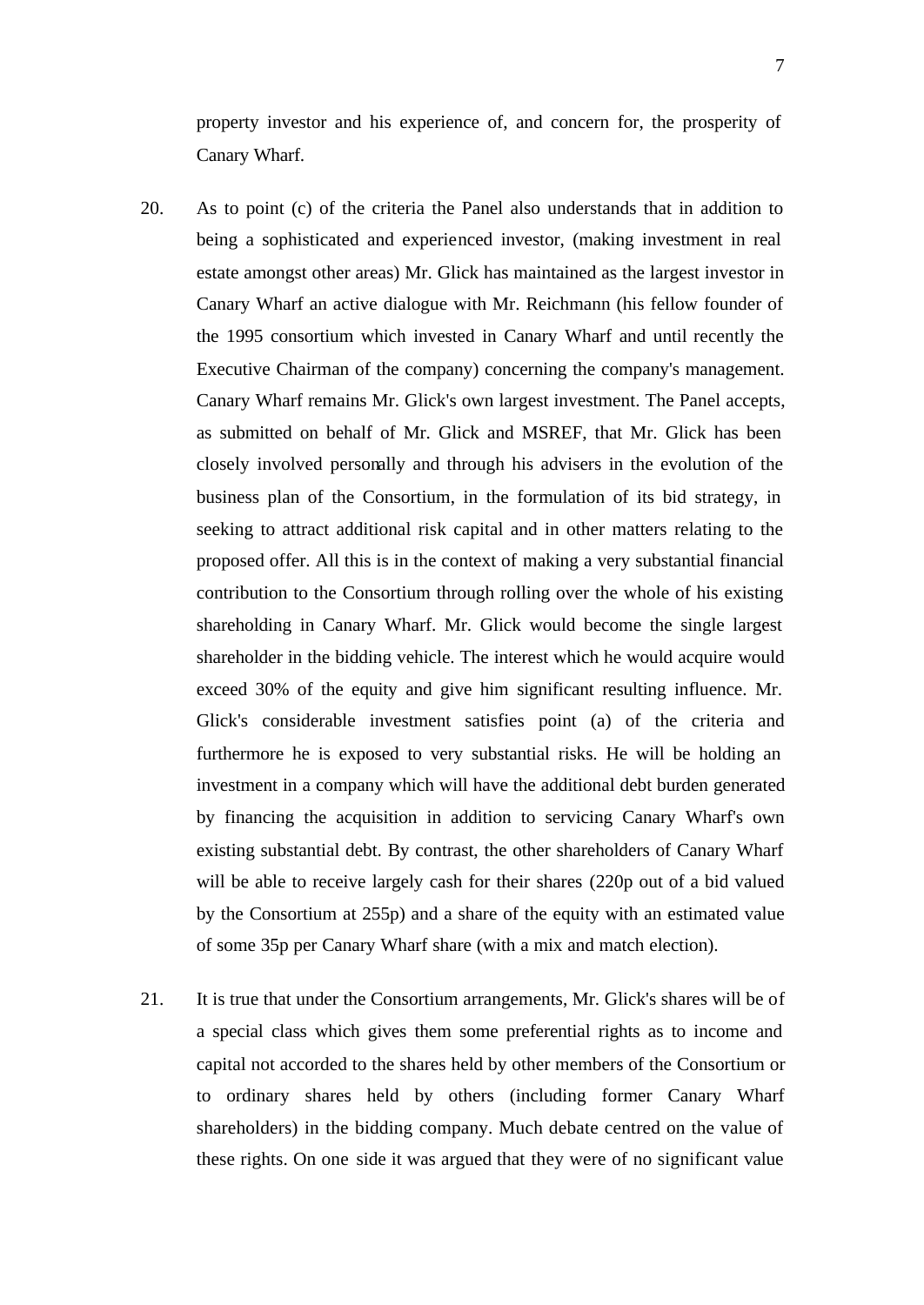and merely gave Mr. Glick some limited comfort. On the other it was said that they were obviously of value and though difficult to quantify this value was not insignificant. Why, it was said, confer them if they were of no value? It was argued that the value was such, and the determination of Mr. Glick to retain them demonstrated, that the true purpose behind the agreement was to benefit Mr. Glick qua shareholder.

- 22. The Panel is unable to accept that the rights in question have no value. It rejects the suggestion that because the Consortium's business plan does not envisage circumstances in which the protections would be triggered, they are of no value to an investor, even though the value is presently difficult to quantify and may not be great. But the question is not simply one of valuation. If Mr. Glick is genuinely a joint offeror, as the Panel believes he is, it is for him to agree if he can with the other members of the Consortium the terms upon which he will participate in the bid vehicle, and to make a consensual arrangement for sharing the risk and rewards having regard to the respective contributions of each of the members. It is conceivable that advantages which an offeror may be able to obtain could undermine what would otherwise be his status as a joint offeror. However, having carefully considered the provisions already briefly mentioned above and others relied upon by Brascan in this case, such as a favourable sharing of costs if the proposed bid is abortive and the preferential rights in the bid vehicle to be attached to Mr. Glick's shares, the Panel considers that they are not incompatible with Mr. Glick's status as joint offeror. They are therefore not to be regarded as special treatment to Mr. Glick qua shareholder contrary to Rule 16.
- 23. There is no provision in the Consortium's arrangements for a short term exit by Mr. Glick and in the Panel's view point (e) of the criteria is satisfied. Eventual realisation of Mr. Glick's investment depends upon whether in the years to come the business plan of the Consortium is sufficiently achieved. Such arrangements as there are for eventual exit by Mr. Glick can be preempted by earlier action by other Consortium members.